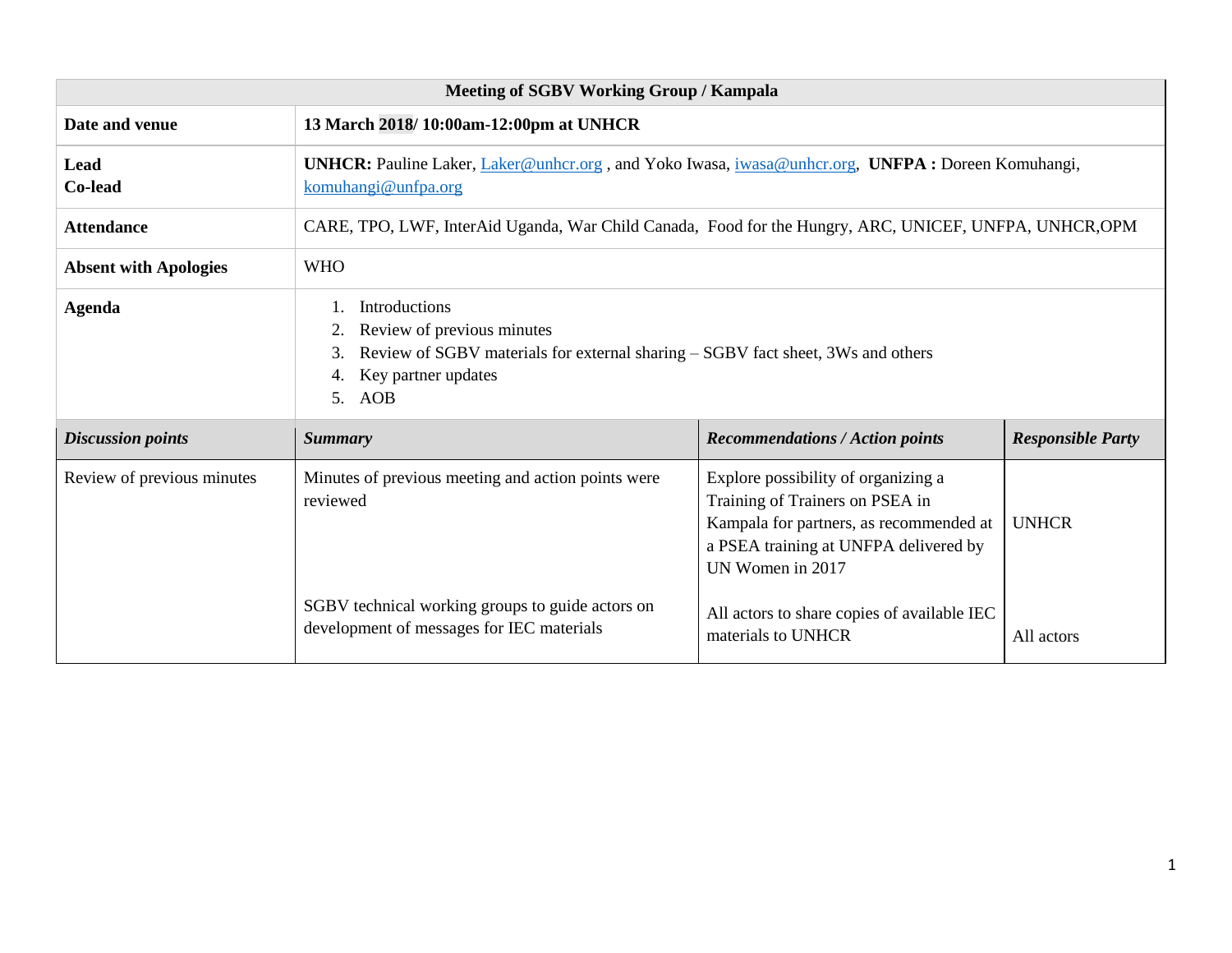| Review of SGBV materials for<br>external sharing | The need to develop more materials on the key issues,<br>interventions, challenges and needs related to SGBV in<br>the refugee response in Uganda that can be shared with<br>external audiences (e.g. donors, other sectors, media,<br>etc) was highlighted. This will also increase the<br>visibility of responses by the partners by the SGBV WG<br>and help to better understand needs and gaps, and<br>inform programming decisions.                                                                                                                                                                                                                                       |                                                                                                                                     |                                                 |
|--------------------------------------------------|--------------------------------------------------------------------------------------------------------------------------------------------------------------------------------------------------------------------------------------------------------------------------------------------------------------------------------------------------------------------------------------------------------------------------------------------------------------------------------------------------------------------------------------------------------------------------------------------------------------------------------------------------------------------------------|-------------------------------------------------------------------------------------------------------------------------------------|-------------------------------------------------|
|                                                  | A draft SGBV WG Factsheet has been in the making<br>since late 2017, and the latest draft was presented by<br>UNHCR for comments / inputs by the WG members.<br>Discussions ensued on various aspects of the contents,<br>including the purpose of the Factsheet, need for<br>inclusion of strategic objectives, and frequency of<br>updating. It was agreed that the factsheet should be<br>issued at a six-month interval (with the next update<br>being mid-year) for the time being. The partners who<br>should appear under "SGBV partners" was also<br>discussed, and it was agreed that only partners who<br>participate in the SGBV WG should be included.             | Provide any additional comments on the<br>draft factsheet by 16 March.<br>Finalize factsheet incorporating the<br>comments received | WG members<br><b>UNHCR</b>                      |
|                                                  | The figures of SGBV incidents and interventions<br>reported and recorded in the GBVIMS in 2017 that is<br>presented in the factsheet was discussed, leading to<br>discussions on referrals for multi-sectoral responses.<br>The high number of survivors who received<br>psychosocial support but relatively low number of other<br>interventions was noted. WG members pointed out that<br>this is reasonable given that all cases should receive<br>psychosocial support. Delayed reporting and orienting<br>survivors to health services in time are challenges in<br>many cases. The low number of police interventions<br>may be due to reluctance of survivors to report | Need to bring in police and health in the<br><b>SGBV WG</b>                                                                         | UNFPA to follow up<br>with police and<br>health |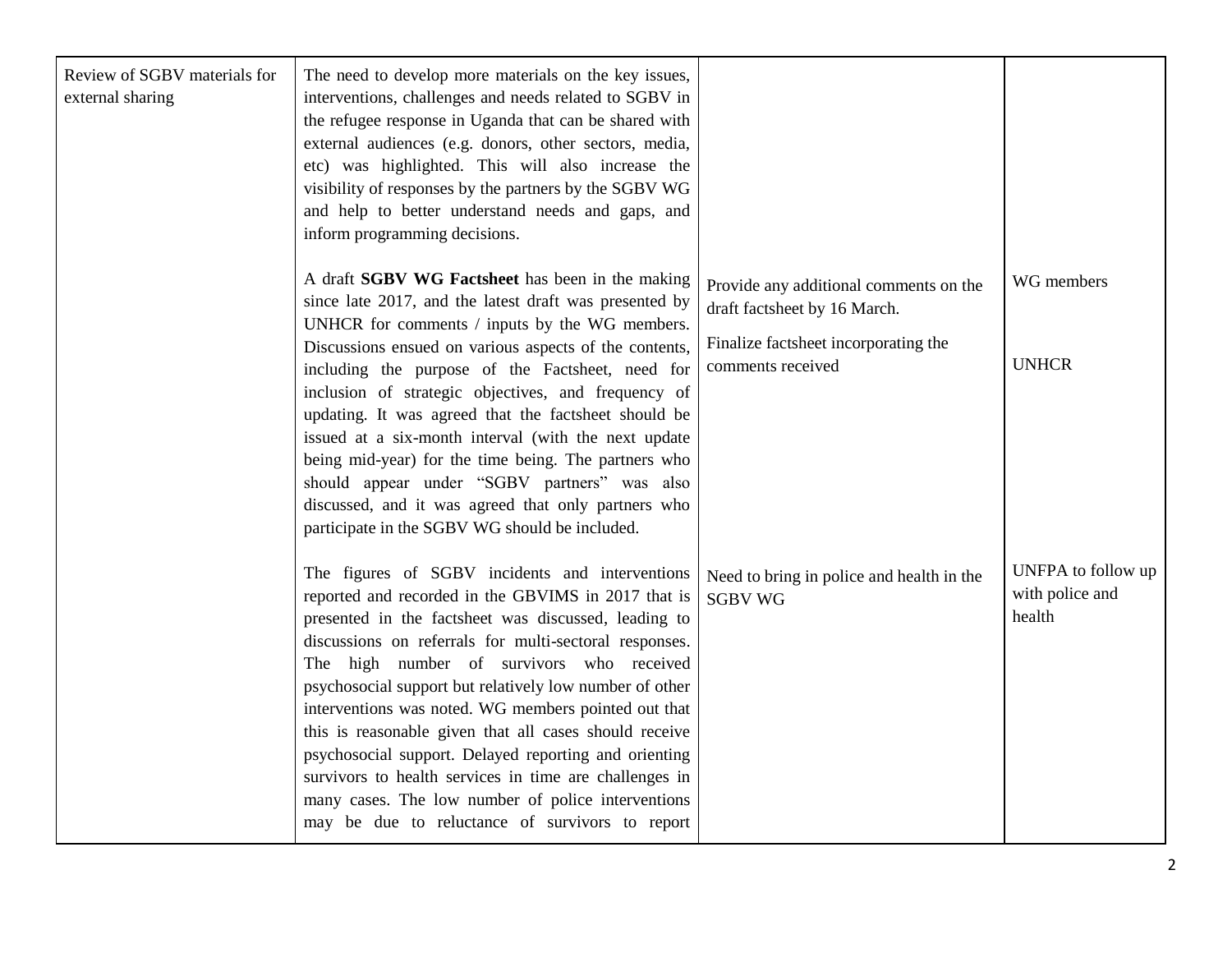|                            | perpetrators who are family members or intimate<br>partners to the police. It would also be interesting to see<br>how many cases are referred to courts after reporting to<br>police, and delays in judicial procedures are challenging<br>with respect to legal interventions. UNHCR also noted<br>that there are some gaps in recording in the GBVIMS<br>by some partners and it is possible that not all responses<br>are being recorded.                                                                                                                                                                              | Recommend to have in-depth discussions<br>on statistics (incidents and responses) and<br>related analysis at settlement level to<br>enable analysis based on the context<br>specific to each settlement | WG Co-leads to<br>follow-up with<br>settlement-level<br>WGs. |
|----------------------------|---------------------------------------------------------------------------------------------------------------------------------------------------------------------------------------------------------------------------------------------------------------------------------------------------------------------------------------------------------------------------------------------------------------------------------------------------------------------------------------------------------------------------------------------------------------------------------------------------------------------------|---------------------------------------------------------------------------------------------------------------------------------------------------------------------------------------------------------|--------------------------------------------------------------|
|                            | The draft 3Ws for the SGBV sub-sector, which had<br>already been discussed at the February monthly SGBV<br>WG meeting, needs to be finalized. Partners that have<br>not yet shared inputs were reminded to send them asap.<br>It was also suggested to develop a Briefing Note on<br>SGBV, which would cover more details than the<br>factsheet including the relevant legislative framework<br>and referral mechanisms.                                                                                                                                                                                                  | UNHCR to re-circulate the 3W template,<br>and members who have not already sent<br>inputs to provide them by 14 March<br>UNHCR to develop a draft for comments<br>by WG members                         | <b>UNHCR, WG</b><br>members<br><b>UNHCR</b>                  |
| <b>Key Partner Updates</b> | CARE: started activities with UNFPA funds in<br>Adjumani, Moyo and Kyangwali.<br><b>UNFPA:</b> Acord is exiting from Adjumani as UNFPA's<br>partner due to funding due to practicalities related to the<br>funding from DAWIDA that UNFPA will receive.<br>Acord will go to Lamwo, Kiryandongo, and Kyaka II. It<br>is important that an exit report by Acord is made<br>available to the incoming partner and that relevant<br>stakeholders are engaged to ensure a smooth transition<br>and handover.<br>UN Women: UN Women will start interventions in<br>Moyo and Lamwo in March for prevention and<br>sensitization. |                                                                                                                                                                                                         | All to note                                                  |